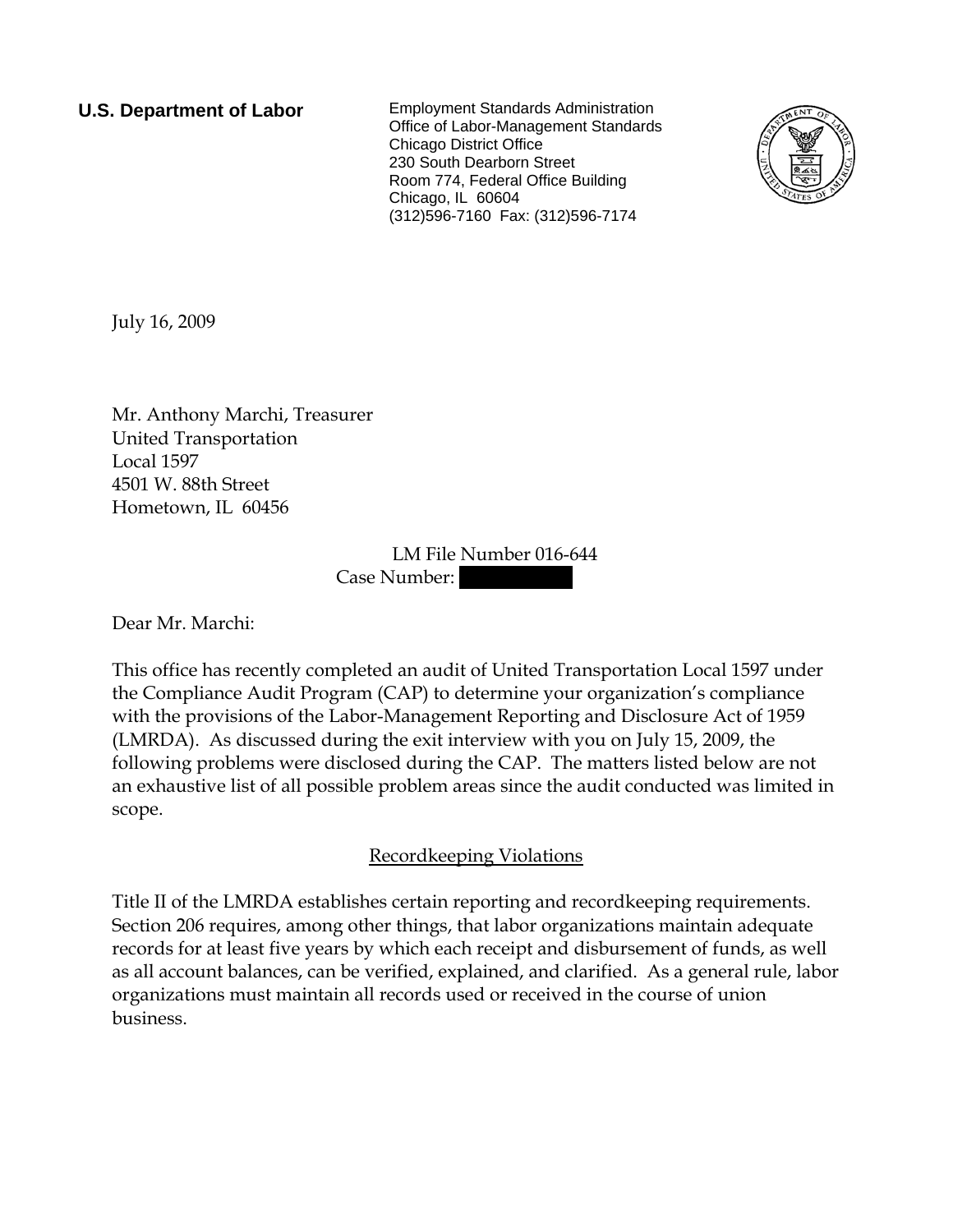Mr. Anthony Marchi July 16, 2009 Page 2 of 5

For disbursements, this includes not only original bills, invoices, receipts, vouchers, and applicable resolutions, but also documentation showing the nature of the union business requiring the disbursement, the goods or services received, and the identity of the recipient(s) of the goods or services. In most instances, this documentation requirement can be satisfied with a sufficiently descriptive expense receipt or invoice. If an expense receipt is not sufficiently descriptive, a union officer or employee should write a note on it providing the additional information. For money it receives, the labor organization must keep at least one record showing the date, amount, purpose, and source of that money. The labor organization must also retain bank records for all accounts.

The audit of Local 1597's 2007 records revealed the following recordkeeping violation:

General Reimbursed Expenses

Local 1597 did not retain adequate documentation for reimbursed expenses incurred by union officers totaling at least \$2000.00 and for other expenses of the union totaling at least \$2000.00. For example, Local 1597 could not provide backup documentation during the audit for check #|||| in the amount of \$1894.00 for trip expenses to Kansas City, MO and for check # |||||||| in the amount of \$450.85 to Bartolini's Restaurant for the food at the Christmas party.

As previously noted above, labor organizations must retain original receipts, bills, and vouchers for all disbursements. The president and treasurer (or corresponding principal officers) of your union, who are required to sign your union's LM report, are responsible for properly maintaining union records.

Based on your assurance that Local 1597 will retain adequate documentation in the future, OLMS will take no further enforcement action at this time regarding the above violations.

## Reporting Violations

The audit disclosed a violation of LMRDA Section 201(b), which requires labor organizations to file annual financial reports accurately disclosing their financial condition and operations. The Labor Organization Annual Report Form LM-2 filed by Local 1597 for fiscal year ending December 31, 2007, was deficient in the following areas: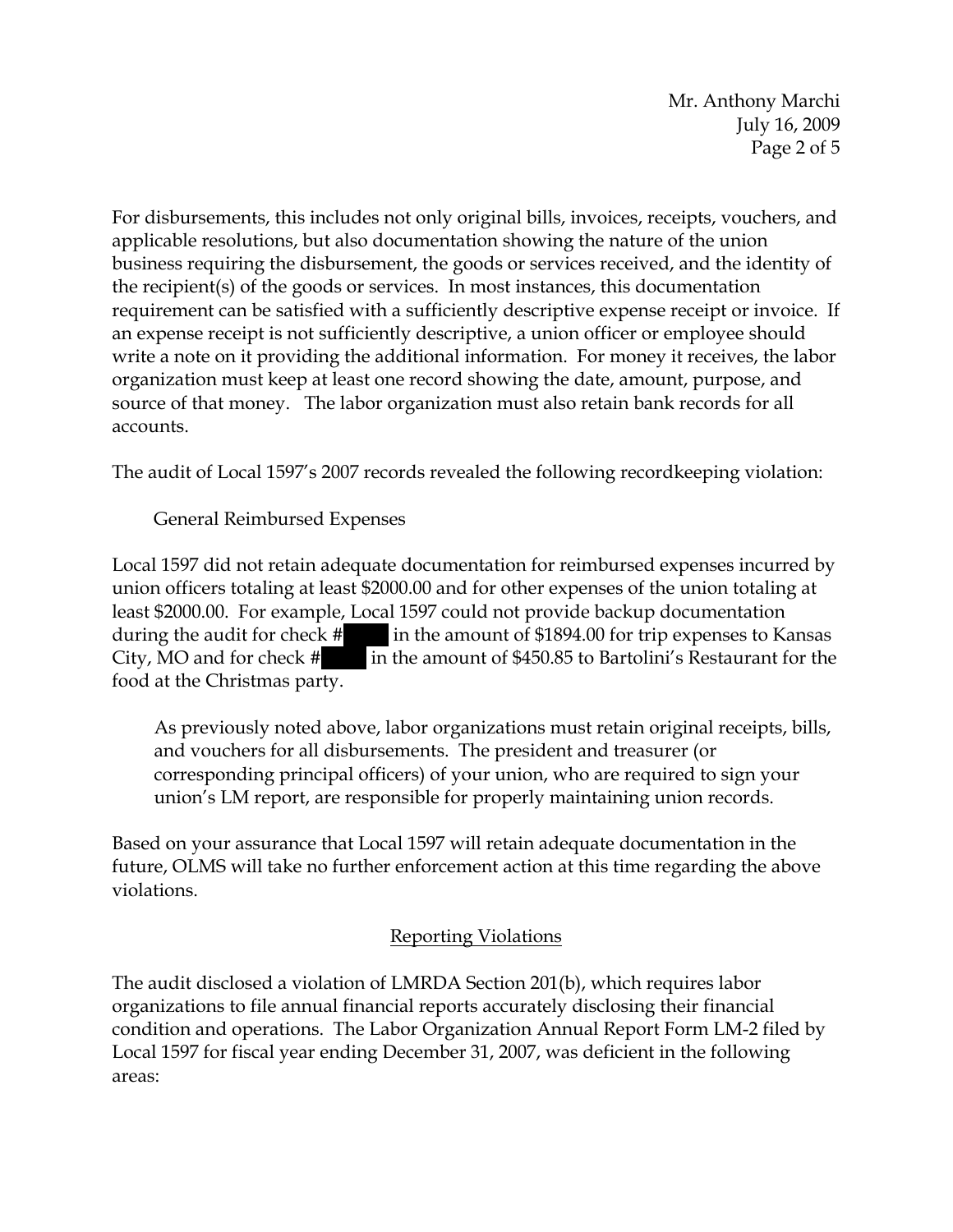Mr. Anthony Marchi July 16, 2009 Page 3 of 5

## 1. Disbursements to Officers and Employees

Local 1597 did not include some payments to officers in Schedule 11 (All Officers and Disbursements to Officers) for airline tickets, meals, hotels, and lost time incurred on a trip to Kansas City, MO totaling at least \$4000.00. It appears that the local erroneously reported these payments in Schedules 15 through 19.

The union must report in Column F of Schedules 11 and 12 (Disbursements for Official Business) direct disbursements to officers and employees for reimbursement of expenses they incurred while conducting union business. In addition, the union must report in Column F of Schedules 11 and 12 indirect disbursements made to another party (such as a credit card company) for business expenses union personnel incur. However, the union must report in Schedules 15 through 19 indirect disbursements for business expenses union personnel incur for transportation by public carrier (such as an airline) and for temporary lodging expenses while traveling on union business. The union must report in Column G (Other Disbursements) of Schedules 11 and 12 any direct or indirect disbursements to union personnel for expenses not necessary for conducting union business.

## 2. Acquire/Dispose of Property

Item 15 (During the reporting period did your organization acquire or dispose of any assets in any manner other than by purchase or sale?) should have been answered, "Yes," because the union gave away hats and food totaling more than \$2500.00 during the year. The union must identify the type and value of any property received or given away in the additional information section of the LM report along with the identity of the recipient(s) or donor(s) of such property. The union does not have to itemize every recipient of such giveaways by name. The union can describe the recipients by broad categories if appropriate such as "members" or "new retirees."

3. From Members for Disbursement on Their Behalf

Local 1597 did not properly report the receipt of \$10,145.00 from the Belt Railroad Company and the disbursement of \$10,145.00 to the Political Education League fund at the National Union. Members voluntarily contribute funds to the Political Education League through deductions from their paychecks and request that these monies be forwarded to the National Union which administers this fund. The receipt was erroneously reported in Schedule 14 (Other Receipts) and the